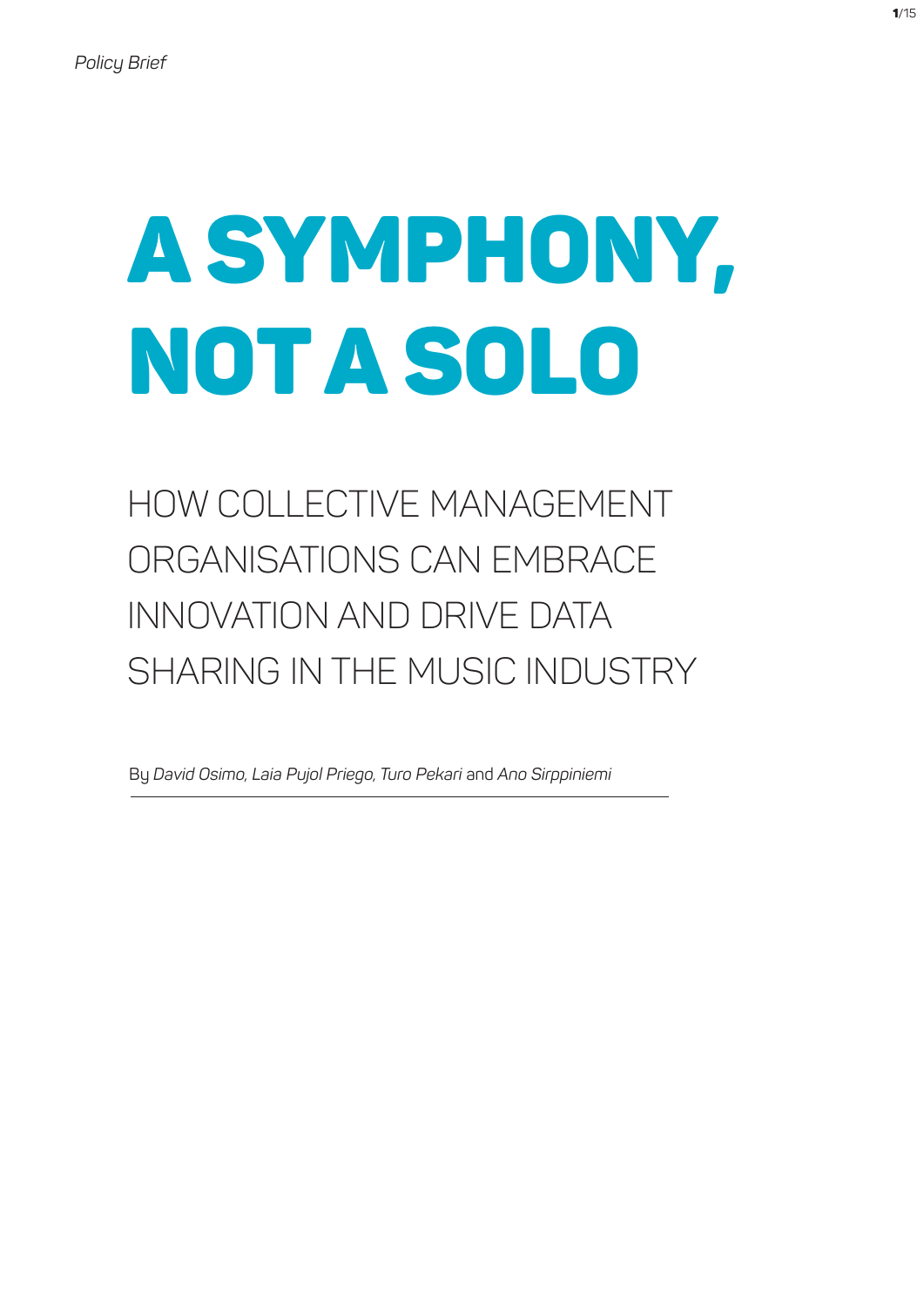The views expressed in this policy brief are those of the authors alone and may not represent the views of the Lisbon Council, ESADE Business School, Teosto or any of their associates.

The paper was commissioned by Teosto and co-funded by the Lisbon Council and ESADE Business School. It is the outcome of a year-long collaboration intended to stimulate discussion among key players in the music industry with the aim of accelerating data-driven innovation in music.

### About the Authors

**David Osimo** is director of research at the Lisbon Council.

**Laia Pujol Priego** is researcher at ESADE Business School.

**Turo Pekari** is senior advisor on innovation and discovery at Teosto.

**Ano Sirppiniemi** is head of research and development at Teosto.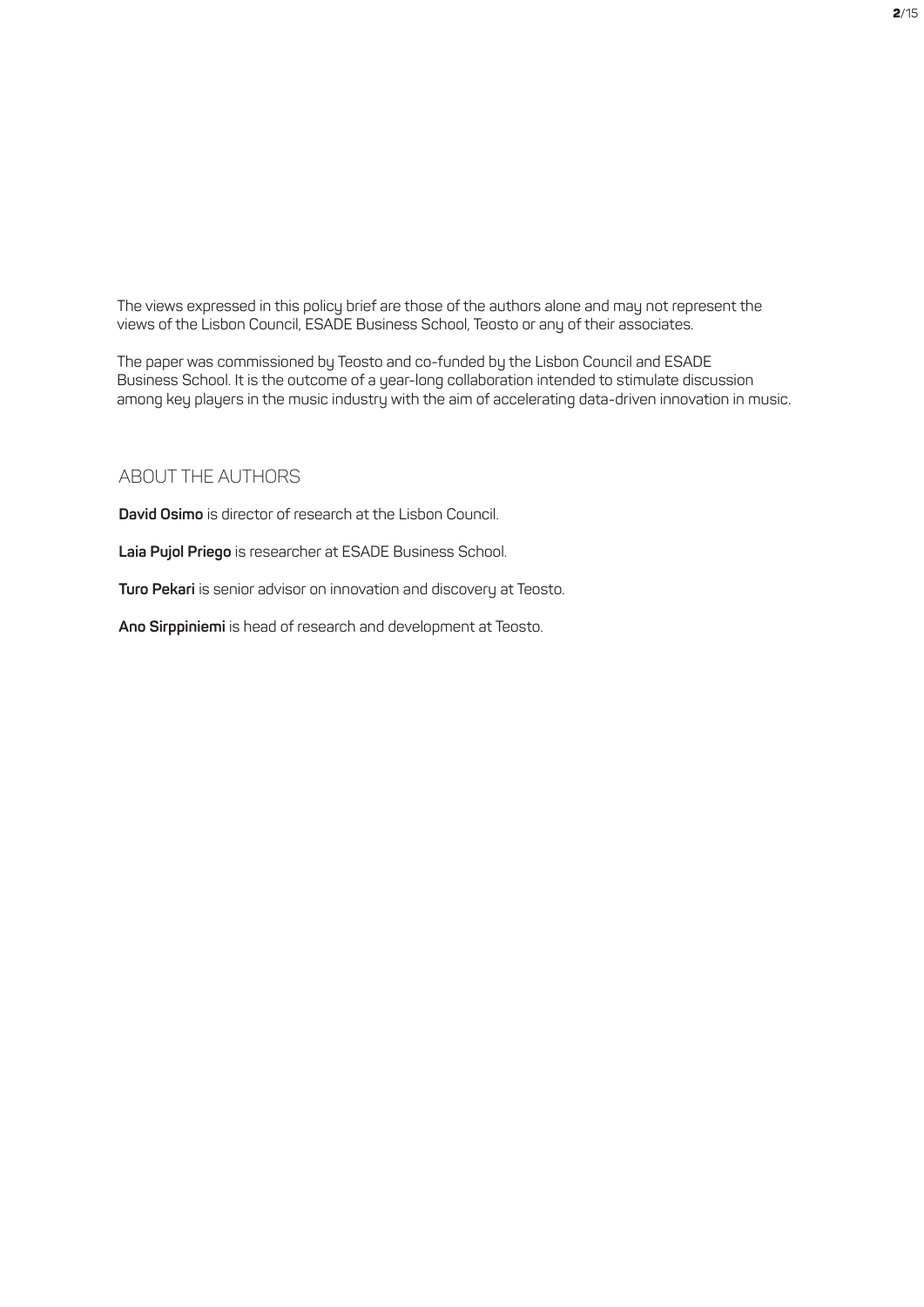### **INTRODUCTION**

Calum Scott was one of the sensations of *Britain's Got Talent*, the television show where amateur performers compete for a cash prize – along with fame and glory.1) The episode – where Mr. Scott covered Swedish pop icon Robyn's "Dancing On My Own" – had 200 million views on YouTube, and Mr. Scott reached the finals of the show. But this fame proved short-lived, and ultimately after the end of the show he didn't manage to sign with any label. One year later, Mr. Scott decided to publish his performance as a solo song on YouTube. It didn't become an immediate viral phenomenon with millions of reproductions, but it showed a subtle and rapid growth of subscribers.

Alerted by this growth, Instrumental, a London-based startup that uses artificial intelligence (AI) to analyze platform data and identify talent, reached out to him to publicly release the song across digital platforms. Using the data from these platforms, Instrumental fine-tuned the marketing campaign

and Mr. Scott's performance eventually reached No.14 in the UK charts. Later, Capitol Records signed him and the song became the top selling single in 2016 by a British artist. And Instrumental released their AI platform as a service to any label to identify new talent. Thanks to platforms, data availability and AI, a small gem was uncovered, and a market created.

The music industry has been a pioneer of digitization – from CD ROM to Mp3 – and has probably experienced earlier than any other sector the impact of the Internet, both positively and negatively. The good news is that after years of decline, music revenues have grown since 2015, mainly thanks to streaming solutions such as Spotify and Apple Music (see Chart 1 below). Nordic countries are at the forefront of the market transformation. In Finland, streaming music services account for more than 80% of total music sales and 90% of the population use streaming services.2)



#### CHART 1: Global Recorded Music Industry Revenue (1999-2017)

1 ) The authors would like to thank Kevin Bacon, Jake Beaumont-Nesbitt, Paul Hofheinz, George Howard, Katarzyna Jakimowicz, Alex Loscos, Shain Shapiro, Tjerk Timan, Ken Umezaki and Stefaan Verhulst. As always, any errors of fact, judgment or omission are the authors' sole responsibility.

2) Simon Bugge Jensen and Marie Christiansen Kroyer, *Polaris Nordic: Digital Music in the Nordics* (YouGov, October 2018) <https://www.koda.dk/media/184140/<br>polaris-nordic\_digital-music-in-the-nordics-2018\_yougov.pdf>.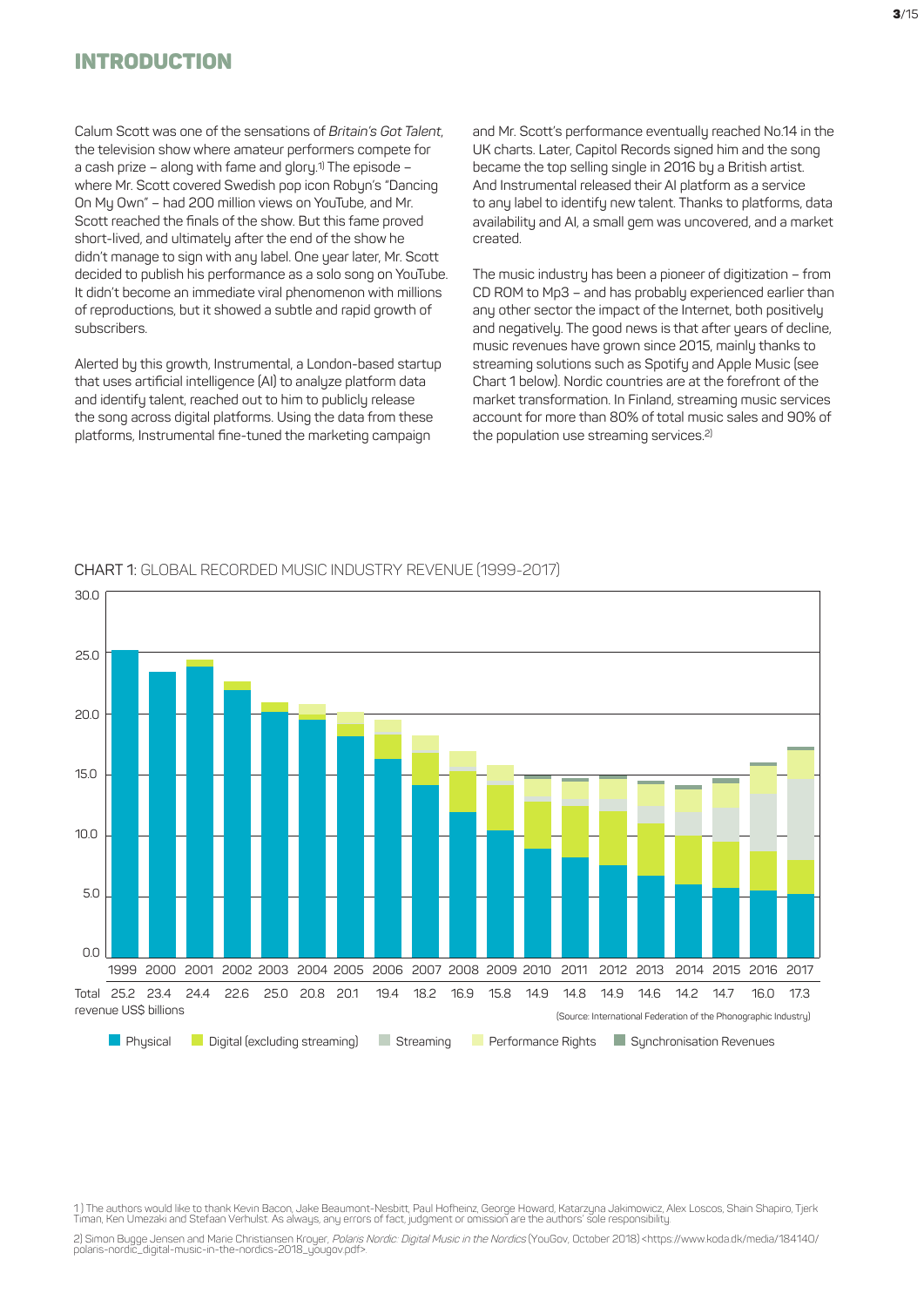Streaming proved to be a game changer not only in terms of new sources of revenues, but also by making available data of unprecedented granularity about music consumption – a tremendous opportunity for creators and producers to better understand how their products are used. Spotify reports to have 200 petabytes of data, and every day its users generate 150 billion data points such as "playing songs, sharing, selecting recommended music, skipping, following, and active participation through the upvote and downvote buttons."3)

This staggering amount of data – combined with additional data such as from social media - is changing the music industry across the whole value chain, from discovering talent to marketing to managing rights.

Platforms such as Spotify and Pandora Music have long provided recommendation engines for customers. Now they have started delivering analytics services for artists, producers and publishers, too, and have increased consolidation in the industry by purchasing music data companies (See Table 1 for more).

| <b>ACQUIRED COMPANY</b> | <b>DATA SERVICE</b>              | <b>ACQUIRER</b>     | <b>YEAR</b> |
|-------------------------|----------------------------------|---------------------|-------------|
| <b>Echo Nest</b>        | Consumption analytics<br>Spotify |                     | 2014        |
| Next Big Thing          | Consumption analytics            | Pandora             | 2015        |
| <b>Semetric</b>         | Consumption analytics            | Apple               | 2015        |
| Audiam                  | Rights management                | Socan               | 2016        |
| Gracenote               | Consumption analytics            | <b>Nielsen</b>      | 2017        |
| Mediachain              | Rights management                | Spotify             | 2017        |
| Loudr                   | Rights management                | Spotify             | 2018        |
| Shazam                  | Consumption analytics<br>Apple   |                     | 2018        |
| Sodatone                | Consumption analytics            | <b>Warner Music</b> | 2018        |

#### TABLE 1: Overview of recent acquisitions of music data companies

As shown in Table 1 above, the two main applications of big data in music are related to consumption analytics and rights management.

What's more, as is, record companies spend a massive 17% of their revenues on discovering and signing new talents – a process known as "artists and repertoire," or A&R. As a percentage of the overall business, it is more than what pharmaceutical or software companies spend on research and development (13 and 11%, respectively).<sup>4)</sup> These days, the music industry is complementing the traditional "gut instinct" with a data driven approach to help this scouting activity. Startups such as Instrumental dig into platforms' consumption data (Spotify, YouTube, Facebook, Instagram and others) to identify emerging talent and trends, in order to help the work of A&R through artificial intelligence.5) And Spotify is trying to position itself as the "R&D department of the entire music industry."6)

Secondly, a new wave of new music startups emerges that challenges the established ways of distributing music and dealing with rights management in the industry. For instance, UnitedMasters, a startup that aims to give musicians an alternative to traditional record labels, received \$70 million [€62 million] in funding from Alphabet, the parent company of Google. Artists remain the owners of master records but they pay the startup a fee for distributing their music on the digital music platforms as well as they split the royalties with the UnitedMasters. Music rights collection startup, Kobalt Music Group, which was the first investment of GV (formerly Google

Ventures), have gathered \$200 million [€175 million] in funding, with an estimated valuation of \$789 million [€698 million]. Kobalt is basically aiming to substitute collective societies in dealing with Digital Service Providers (DSPs), providing big-data tools and dashboard to collect royalties from all the internet plays. Other companies provide blockchain-based services, such as Ujo Music Group to manage smart contracts and make payments in real-time.7)

In short, data is becoming a fundamental source of competitive advantage in music, just as in other sectors, and streaming services in particular are generating large volume of new data offering unique insight around customer taste and behavior. As *Financial Times* recently put it, the music industry is having its "moneyball" moment.<sup>8)</sup>

But how are the different players getting ready for this change? This policy brief aims to look at the question from the perspective of CMOs, the organisations charged with redistributing royalties from music users to music rightsholders (such as musical authors and publishers).

The paper is divided in three sections. Part I will look at the current positioning of CMOs in this new data-intensive ecosystem. Part II will discuss how greater data sharing and reuse can maximize innovation, comparing the music industries with other industries. Part III will make policy and business-model reform recommendations for CMOs to stimulate data driven innovation, internally and in the industry as a whole.

3) As reported in the SEC filing of Spotify of 28 February 2018. To put this in perspective, Netflix generated 60 petabytes as of November 2016. 4) Héctor Hernández and others, *EU R&D Scoreboard the 2017 EU Industrial R&D Investment Scoreboard.* (Seville: JRC IPTS, 2017); IFPI, *Investing in Music*<br>(London: IFPI, 2016).

5) For more, visit https://www.weareinstrumental.com/

6) As announced by Gustav Söderström, Spotify's chief research and development office, at a press conference in New York on 24 April 2018. See Cherie Hu, 'Spotify Wants to Be "The R&D Department for the Entire Music Industry" -- What Does That Actually Mean?', *Billboard,* 2018 <https://www.billboard.com/articles/<br>business/8376561/spotify-rd-department-entire-music-industry

7) For more, visit https://ujomusic.com/.

8) Michael Hann, 'Music's "Moneyball" Moment: Why Data Is the New Talent Scout', Financial Times, 5 July 2018 <https://www.ft.com/ content/474ae18a-7f1b-11e8-bc55-50daf11b720d> [accessed 09 November 2018].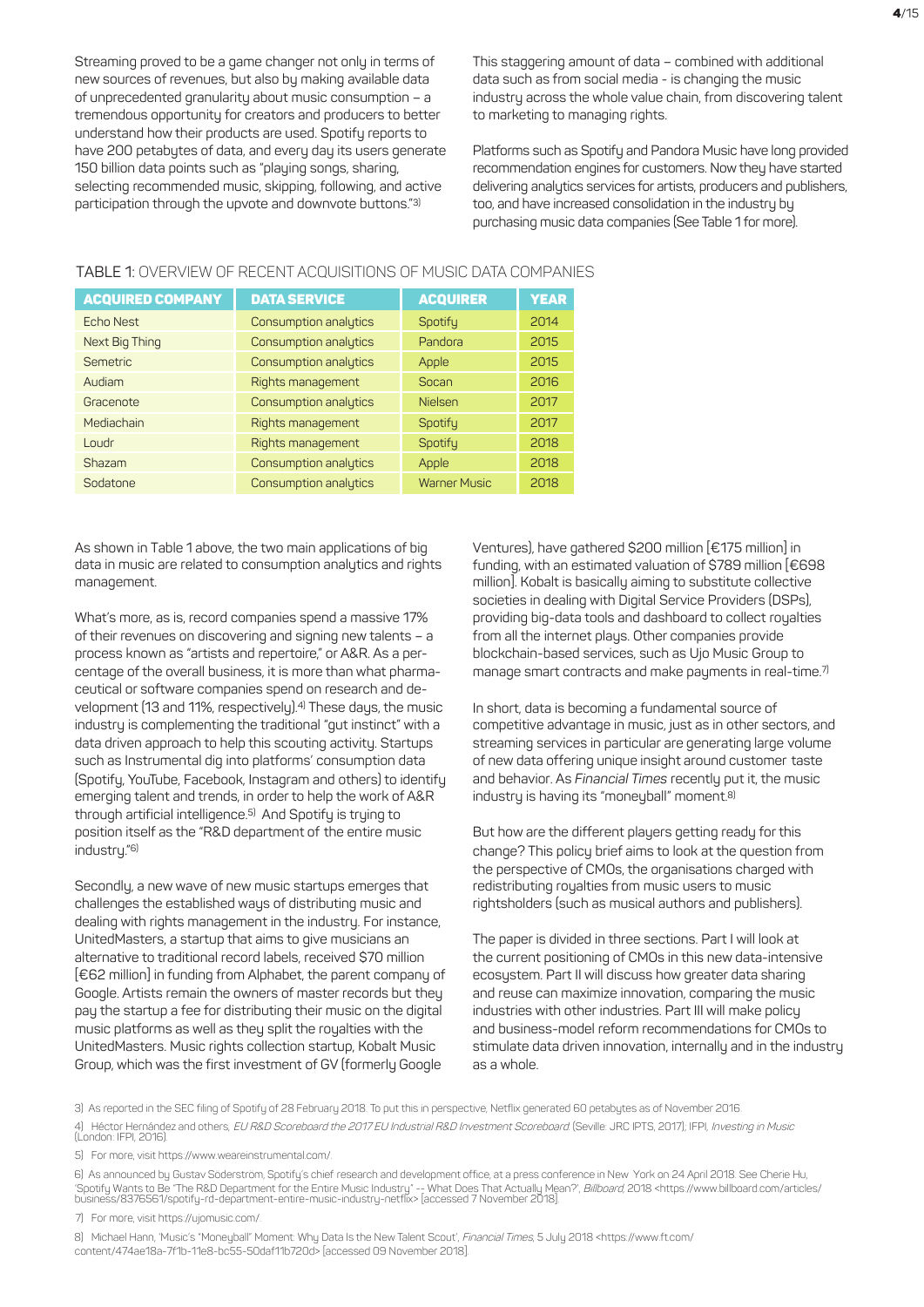# 1. The opportunity for Collective Management Organizations

Collective management organizations, e.g. collecting societies, are charged with licensing copurighted works and collecting royalties negotiated on behalf of their members. Collecting societies collect royalty payments from users of copyrighted works and distribute royalties to copyright owners. They have been established for managing and licensing of performing and mechanical rights of authors and publishers as well as performers and labels. CMOs are often considered a legacy of the past, and in many countries they are a particularly conservative form of organization which benefited from a monopolistic position. But at the same time, some CMOs are embracing change and launching innovative ventures, building on their unique competitive advantage such as the combination of data and specialized knowledge.



#### MUSIC INDUSTRY DATA AND VALUE CHAIN

Managing collective rights generates a complex data flow about rights and payments between different players. Basically, there are three layers. The **authoring /publishing /performing** layer (left part) includes record labels and music publishers as well as authors (songwriters, composers, lyricists, arrangers of music in any form) and artists (musicians and singers who create recorded music and/or perform music for live audiences). The **music industry service layer** (middle part) includes intermediaries such as CMOs, aggregators, licensing hubs and metadata platforms. The **customer layer** (right side) includes music users (except final consumers) such as music streaming services (e.g. Spotify, Apple Music) and video on-demand services (VOD) (e.g. Netflix, HBO, Amazon.); broadcasters such as TV, radio and telecommunication companies; Live music event organizers; companies using background music for films, ads and games.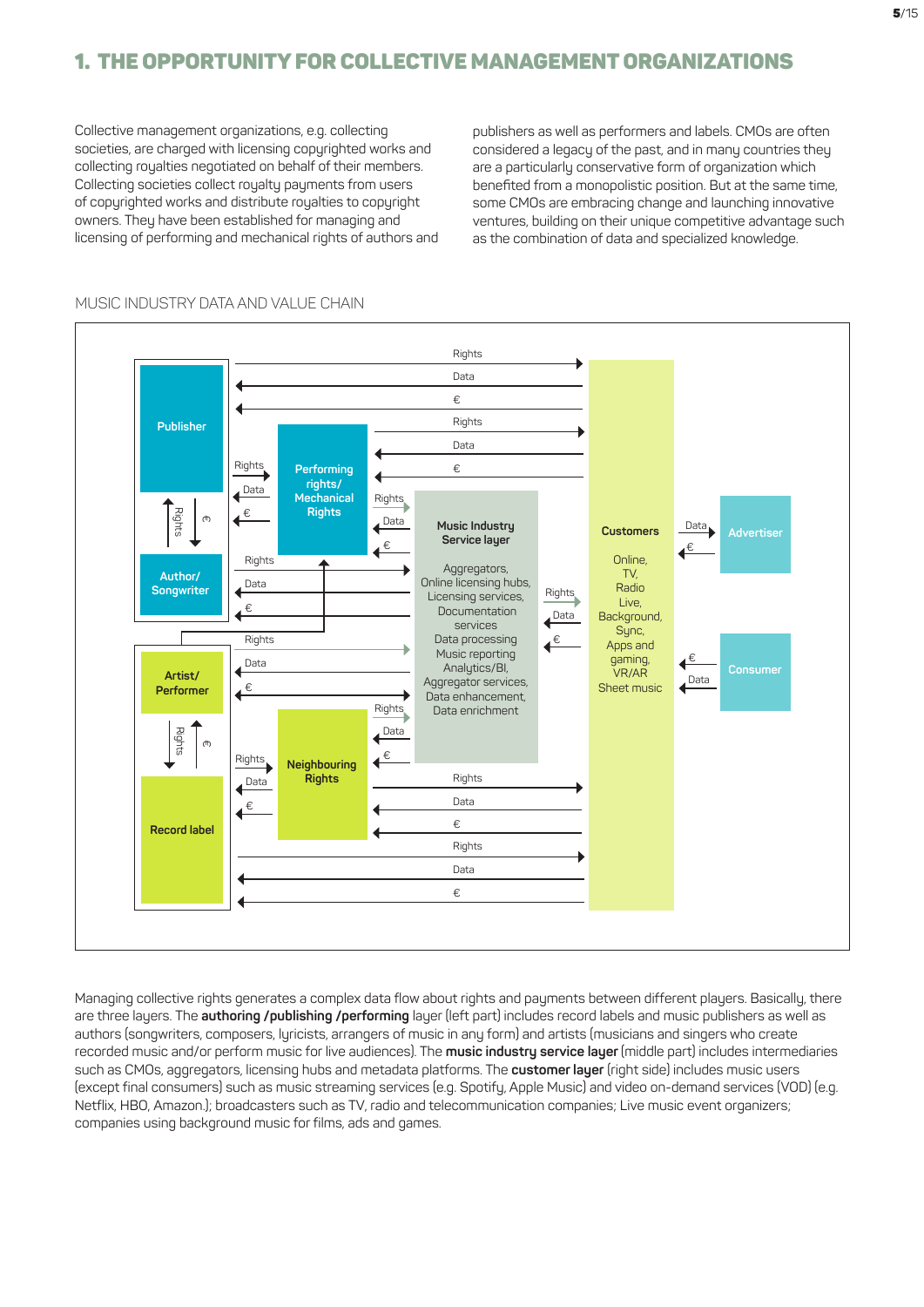The market of collective rights management has recently become highly competitive. National CMOs can now expand their activities in other EU countries. Technology platforms such as Spotify and Pandora increasingly manage licences directly. And a new wave of startups for music rights management has emerged, such as Kobalt and Auddly.

This increased competition is the result of the opening up of the market through a European Union regulatory intervention. In February 2014, the EU adopted *Directive on Collective Management of Copyright and Related Rights and Multi-Territorial Licensing of Rights in Musical Works for Online Uses in the Internal Market* (CRM Directive).9) The aim is to ensure that rights holders have a say in the management of their rights, and at improving the functioning and accountability of CMOs and facilitate the multi-territorial licensing by collective management organizations of authors' rights in musical works for online use. The directive has built ground for multiterritorial licensing, which is an important part of the European Digital Single Market strategy, created transparency and financial standards for controlling the way European CMOs work. At the same time, the directive has enabled also new market participants, also for-profit players, entering into the domain, which has already happened in Italy and Spain.10)

At the same time, the growing importance of direct licensing is shrinking the economic importance of collective management intermediaries. When music consumption went digital in the early 2000s, at first author rights were nationally licensed mostly through CMOs, like in many other areas of music licensing. However, in an online world both publishers and CMOs have started to license their repertoire directly to digital platforms for pan-European or global music licensing deals, withdrawing their repertoire from collection societies.<sup>11)</sup> Some large publishers (Sony/ATV Music Publishing, Universal Music Publishing, Warner/Chappell, Bertelsmann Music Group) have also made deals with big CMOs and formed joint ventures for direct licensing of music, bypassing national players.12) What this all means, is that CMOs are suffering from shrinking online repertoires and a loss of negotiating power, when they are able to license only a part of the repertoire used in their territory. Especially for smaller CMOs it means that in digital music, "you are worth what your local repertoire is worth."

The industry has also experienced fast technological innovation. Four key drivers deriving primarily from technological change have an effect on CMOs:

- **1)** Decentralization of rights management technologies. Although online music distribution and consumption have been decentralized – from a technology perspective – for almost a decade, the current wave of digitalization is promising to decentralize core aspects of the music rights management business. Distributed ledger technologies, or blockchains, are based on the idea of decentralizing data collection and quality control, identity management, system governance and trust.
- **2)** Business and process automation based on machine learning and AI. Financial industries (banking, insurance and fintech companies) are already routinely using machine learning for tasks such as credit scoring and fraud detection, as are also music streaming services for automated content recognition and music recommendations. Companies are more an more relying on learning algorithms for handling complicated business processes, and the music rights management will not be an exception. And the more and better the data, the faster machines learn.
- **3)** Requirements for interoperability across the value network. Emerging common protocols for music industry interoperability, such as the minimum viable data specifications of the Open Music Initiative project, and common protocols and application programming interface (API) specifications are, together with existing music industry standards, identifiers and protocols (such as ISWC, ISRC, CWR, CRD, DDEX and others), important for enabling linkages across "data islands."
- **4)** Real-time processing of data. Current processing times for data at CMOs, from music use to payout to rightsholders, are typically very long. This type of delay in payouts could in the future prove to be a risk for traditional CMOs facing new types of competition, especially if the delay cannot be justified by it resulting in more accurate payouts or lower total costs of processing. Speed can be a differentiating factor for new competitors entering the rights management business.

#### 9) Directive 2014/26/EU

10) In Italy, from 2018 the incumbent CMO SIAE is now in competition with a non-profit entity related to Soundreef, a UK startup.

11) Tim Ingham, 'Kobalt's AMRA Signs Its First Global Collection Deal… with Apple'*, Music Business Worldwide*, 2015 <https://www.musicbusinessworldwide.com/<br>kobalts-amra-signs-first-global-collection-deal-apple/> [accesse

.<br>12) Andre Paine, 'Solar Activity: Sony/ATV, GEMA, PRS and Solar Extend Pan-European Licensing Deal', 2018 <http://www.musicweek.com/publishing/read/solar-<br>activity-sony-atv-gema-prs-and-solar-extend-pan-european-licensin Publishers for Digital Licensing | Complete Music Update', 2018 <http://www.completemusicupdate.com/article/ice-and-sacem-sign-up-more-indie-publishers-fordigital-licensing/> [accessed 14 December 2018].

13) Paul Hofheinz and David Osimo, 'Making Europe A Data Economy: A New Framework for Free Movement of Data in the Digital Age', Lisbon Council Policy Brief, 2017.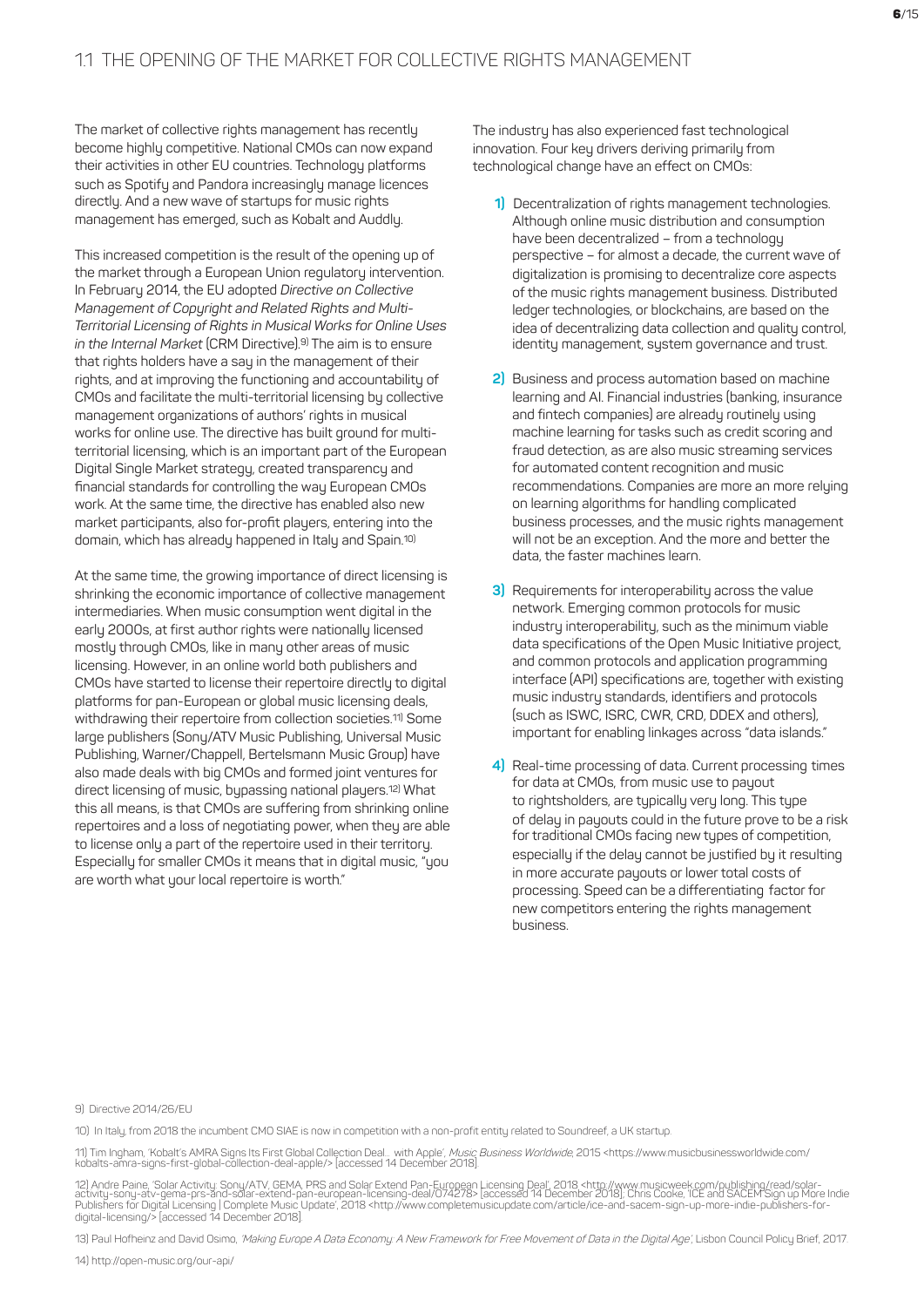#### **Blockchain in music rights management**

As an in-house concept, Teosto, a Finnish CMO, has designed a concept for the use of blockchain technologies in improving data exchange practices between CMOs. As a result, a Teosto-owned spin-off company, Mind Your Rights, was established in 2017. It focuses on creating a platform for managing live music data and payments across CMOs. Mind Your Rights has received funding from The Finnish Innovation Agency Business Finland to carry out a market study and plan for an alpha version release of the platform.

Dotblockchain Media is a US-based company offering music industry solutions metadata management, minimum viable dataset data sharing, synchronizing songwriting and performing rights, metadata enhancement with machine learning and building a collective truth of ownership. Dotblockchain uses Intel hyperledger sawtooth as its core blockchain technology and has published industry partnerships with Warner Music Group, CD Baby, FUGA, Socan, Medianet and Unison Rights.15)

JAAK is a UK-based tech-company that builds blockchain solutions for music industry. The company announced the KORD data sharing initiative in fall 2017 and published first results of data sharing pilot with partners including Warner Music Group, Warner/Chappell Music, Global Music Rights and Bertelsmann Music Group.16) Jaak has been open in public about both difficulties of data sharing in the music industry's competitive and siloed data landscape but also about the possibilities of value-added innovation that the whole industry could gain from.17)

Blokur is a UK-based company developing music industry solutions built on blockchain technology and was founded in 2016 by Phil Barry (previously founder of Ujo Music and involved in Imogen Heap's Tiny Human blockchain project in 2015). The company is working on a solution for bridging the siloes between different sources of rights data. The Blokur platform uses algorithms that automatically reconcile different claims on rights to a single state, captured on the blockchain. Although not publicly named, Blokur representatives have spoken in public about their collaboration with both big publishers and CMOs.

15) For more information, visit http://dotblockchainmedia.com/main/#about-section and http://dotblockchainmedia.com/warner/.

16) Stuart Dredge, 'Jaak Hails Its First Blockchain Music-Rights Pilot with Rightsholders', 2018 <https://musically.com/2018/05/02/jaak-hails-successfulblockchain-music-rights-pilot-with-rightsholders/> [accessed 14 December 2018].

17) Dan Fowler, "The KORD Network: Lowering the Barriers for Developers in the Music Industry," JAAK blog, 05 October 2017. https://blog.jaak.jo/the-metanetwork-lowering-the-barriers-for-developers-in-the-music-industry-b0a0431c3528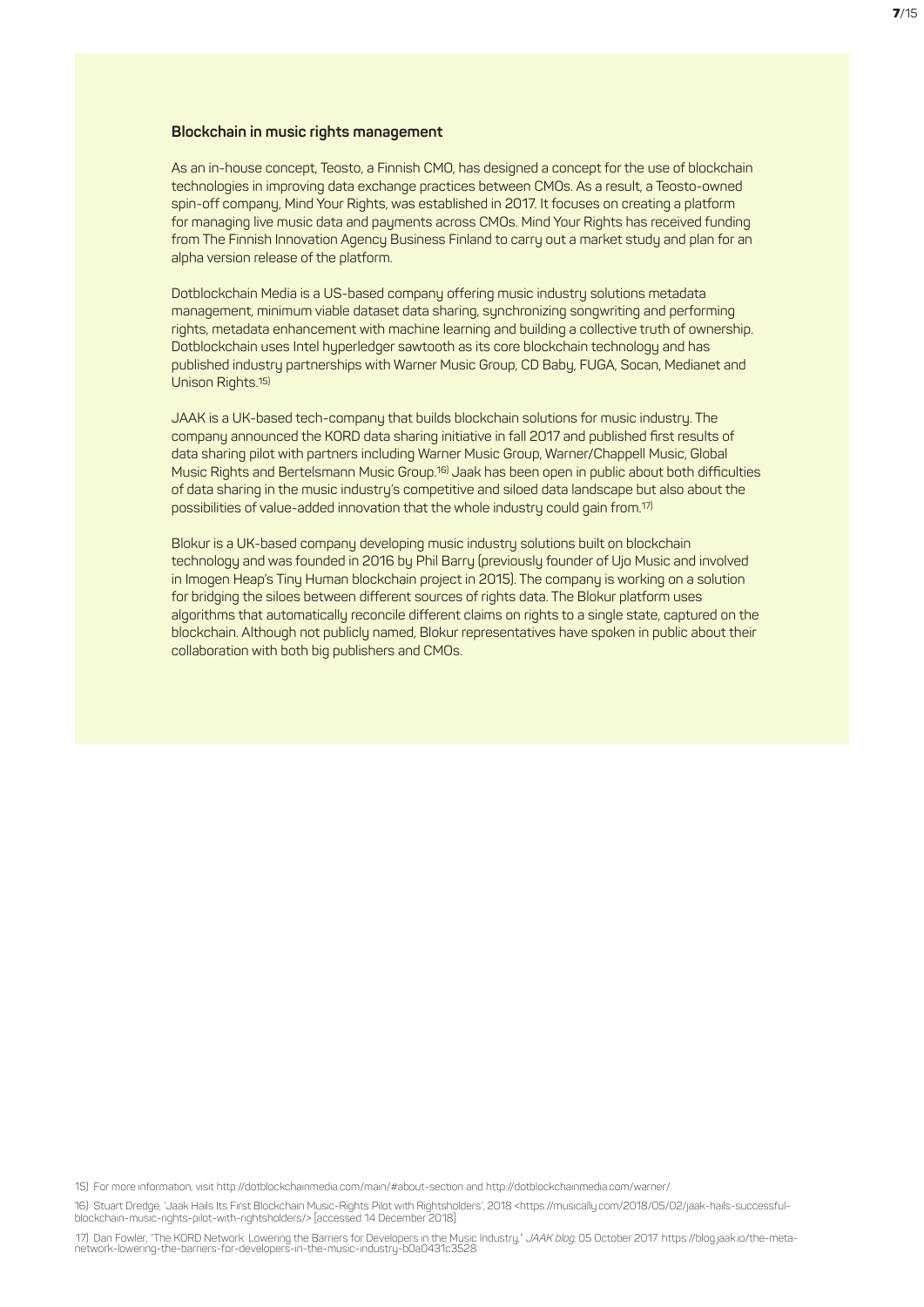Faced with increased competition, CMOs have to look for ways to remain competitive on the market. And one of their assets is certainly data. But across all industries, it has proved difficult, not to say impossible, to assign a value to data. The OECD suggests the notion of data as an "experience good": data are considered "a good that consumers must experience in order to value" and the value of which is not intrinsic but depends on the context of its use. The implication of this definition is that market mechanisms are not effective as the value is context dependent, and markets do not always converge towards a price accepted by supply and demand.18) The value lies therefore not in the data themselves, but in the analytical insight they enable. As O'Reilly's Strata Conference's Alistair Croll has pointed out: "The digital divide isn't about who owns data – it's about who can put that data to work." 19)

While the value is not intrinsic to the data, it is evident that datasets are not equal in value. There are "superstar" datasets, the low hanging fruit that are easy to exploit, and then the rest. In most industries, the high value datasets are about individual consumption habits: granular data about "who consumes what": consumer spending pattern in retail, car driving patterns, banking transactions, individual patient or genome data, company and house registers in government. And the value does not lie in individual data points, but in the aggregation of massive, granular datasets that cover almost 100% of the relevant market in great detail. Or that can be extrapolated to do that as in the case of mobile data traffic, where operators can adjust the traffic data from their own clients to produce representative analytics.

Hence, in the context of music, consumption data held by intermediaries such as Spotify, YouTube and Pandora Media Inc., providing real time granular data about millions of user choices, is the superstar dataset of the music industry. These are the data that could enable Spotify to become the R&D department of the music industry.

This is not to say that other datasets are not valuable – by definition, the data economy is built on reusing data for a previously unplanned purpose. But they are much more difficult to extract value from. Consumption datasets are the low hanging fruit of the data economy, because they provide new data previously unavailable: the granular patterns of individual song consumption.

This is not the case for data held by CMOs. CMOs do not own granular data on consumption – they actually use the data provided by intermediaries. CMOs, because of their positioning in the value chain, own different types of data:

- **1)** Basic data to identify works. These contain the basic information to identify the song, author, publisher, year of publication and title.
- **2)** Data about the ownership of the works. These are complex datasets about how revenues should be distributed among the many different rightsholders. This is probably the most important and unique dataset owned and has been the object of several failed data sharing initiatives.
- **3)** Data about the works performed at live events, including the works performed at the event that are necessary to calculate revenue distribution. This is particularly important in view of the growing share of industry revenue due to live events. According to PwC, the value of the international concert business is projected to increase at a compound annual growth rate of 3.3% over the next five years.<sup>20)</sup>
- **4)** Aggregate data about music consumption in online services, broadcast television and radio, and background music uses, that are used to calculate royalties.

In other words, CMOs do not own "superstar datasets" and their existing data coverage is shrinking. One of the common mistakes in the data economy is that organizations and people – and CMOs are no exception – tend to overestimate the value of their data. Holding on to their data will not provide the sustainable competitive advantage they need to survive. And monetizing those data is difficult because of the lack of granularity. The solution is to move towards greater data openness and sharing. It's not just about opening up data held by CMOs, but to favor greater data sharing across the industry value chain.

18) OECD, Data-Driven Innovation: Big Data for Growth and Well-Being (Paris: OECD, 2015), CCXV <https://doi.org/10.1787/9789264229358-en>

19) Alistair Croll, "Who Owns Your Data?," 12 January 2011. http://news.yahoo.com/owns-data- 20110112-030058-029.html

20) Ennel Van Eeden and Wilson Chow, Global Entertainment & Media Outlook 2018–2022 (London: PricewaterhouseCoopers, 2018) <https://www.pwc.com/gx/ en/industries/tmt/media/outlook.html> [accessed 05 November 2018].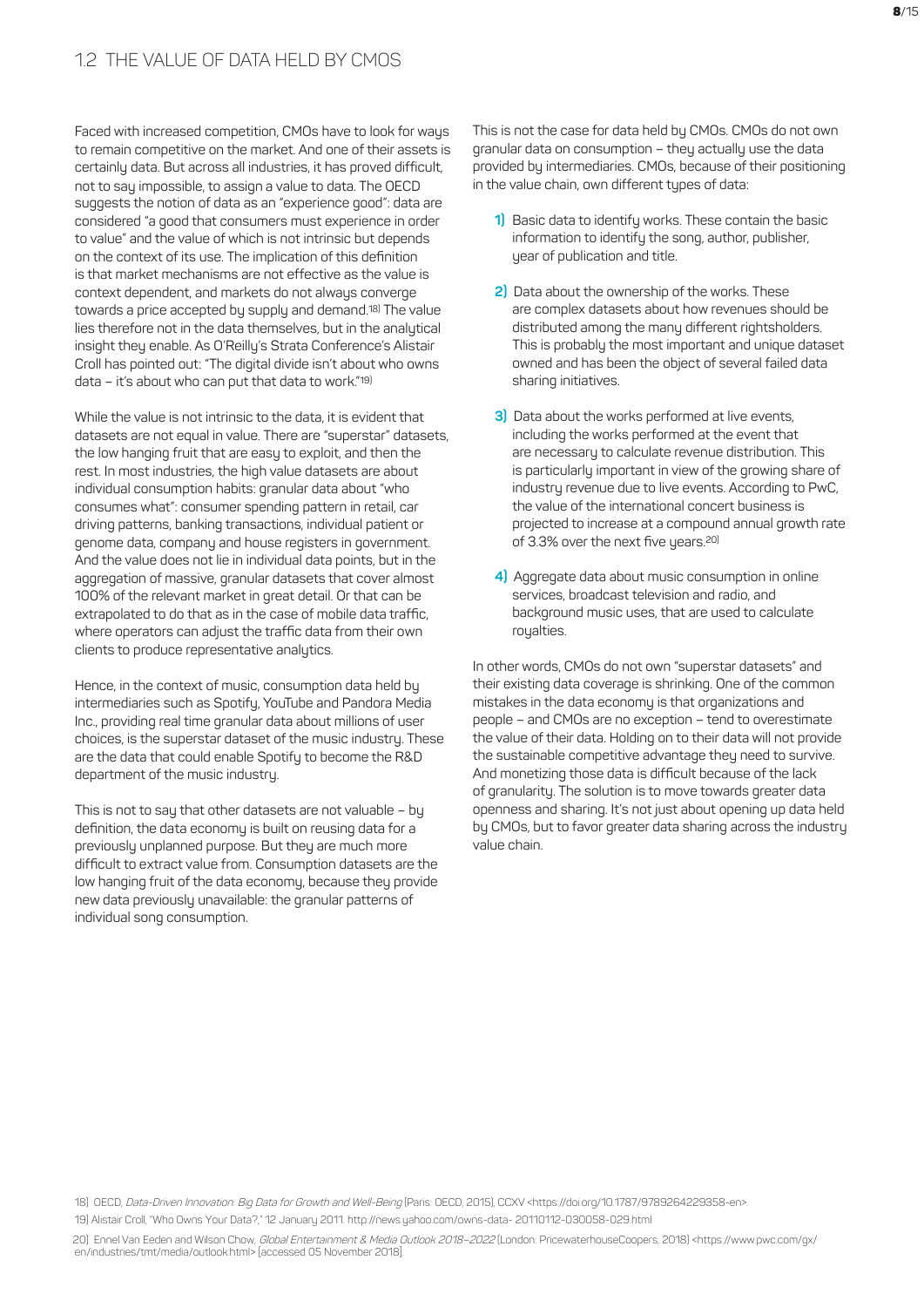## 2. Towards greater data sharing in the music industry

2.1 The current status

One of the principles of the data economy is that to spur innovation, data should be reusable for a different purpose than the one it was originally gathered for. As Rufus Pollock, founder of the Open Knowledge Foundation, puts it: "the best thing to do with your data will be thought of by someone else." This has become even more important in recent years, as it became clear that machine learning and artificial intelligence require large scale data access and reuse. Yet for all the opportunities, the reality is that companies remain very protective about their data: the vast majority of big data business projects do not entail any form of data sharing.<sup>21)</sup>

This is true in the music industry too. Just as in other sectors, accessing and reusing third party data spurs competition and innovation in the industry, and it ensures greater trust and transparency. But the music industry is very competition driven and data are typically in closed silos: as one interviewed expert put it, "The music industry is predominantly bad at sharing data and not collaborative in any way. … the hardest difficulty that we have is accessing anonymized, aggregated consumption data from music."

To be clear, there have been several initiatives to promote data collaboration and sharing in the music industry, namely on the music repertoire and ownership.

- The Open Music Initiative (OMI), a non-profit initiative of Berklee College of Music in partnership with Context Labs, IDEO, and the MIT Media Lab, composed of over 150 members, has developed standards for interoperability for participants in the music ecosustem to share information about recordings, works, creators/ contributors, and their relationships, embodied in the OMI API.
- In Europe, the Global Repertoire Database (GRD) Initiative (2008-2014) was launched in 2008 by the European Commission to create a global open database providing access to "authoritative, comprehensive, multi-territory information about the ownership and control of the global repertoire of musical works" to increase the transparency and effectiveness in royalty collection and distribution and lower the associated administrative costs. The project was discontinued in 2014 due to loss of funding and lack of cooperation of  $CMD<sub>c</sub>$  22)

On the market side, digital platforms today provide access to their data by third parties. All the main platforms today provide artists and publishers with access to their analytics. In addition, platforms such as Spotify provides access to the overall analytics to third parties through its public API, and Pandora Media has recently opened its artists' data to the public. Digital platforms have undoubtedly had a net positive effect on data availability and innovation: thanks to the availability of these data, startups such as Instrumental offer innovative solutions to uncover new talent.23) At the same time, the data made available represent a tinu portion, at a very aggregate level, of the millions of data points created every day.

In other words, data sharing in the music industry happens either through the voluntary initiative of the platforms, or through collaborative initiatives still limited in scope and in progress, focusing mainly on the music repertoire and its ownership. This piecemeal approach is sufficient to grasp the low hanging fruits of innovation, but not the new, disruptive products and services that we cannot yet imagine. For instance, real-time aggregate streaming statistics are certainly changing the way industry does A&R, but ultimately, it's an incremental innovation with respect to the charts of the 80s: more data, available earlier. Yet music is a beacon of innovation and experimentation within and beyond the music industry, and beyond the traditional datasets of consumption and rights. Just look at how Sound Diplomacy is helping local government to use music to shape the city of tomorrow or to promote tourism.24) Or at how the University of Helsinki enhances the live music experience through emotion aware biosensors and affective computing. Or at how Amper AI music composer delivers in seconds original, machine-generated background music for video content. Music is increasingly digitized, and the future innovation of the music industry will largely rely on accessing and reusing the widest range of data and purposes. Data silos will slow down innovation, make it costlier and ultimately stifle it.25)

21) Laia Pujol Priego and others, *'Data-Driven Business Models in the Digital Age: The Impact of Data in Traditional Businesses'* (presented at the World Open<br>Innovation Conference, Barcelona, 2016).

22) Klementina Milosic, 'The Failure Of The Global Repertoire Database', Hypebot, 2015 <https://www.hypebot.com/hypebot/2015/08/the-failure-of-the-globalrepertoire-database-effort-draft.html> [accessed 5 November 2018].

23) Daniel Sanchez and 2018, 'Pandora Opens All of Its Artist Data to the Public Through Next Big Sound', *Digital Music News,* 1 October 2018 <https://www.<br>digitalmusicnews.com/2018/10/01/latest-pandora-next-big-sound-met

24) https://www.sounddiplomacu.com/

25) Thomas H. Davenport, 'Analytics 3.0', Harvard Business Review, 91.12 (2013) <https://hbr.org/2013/12/analytics-30> [accessed 14 December 2018].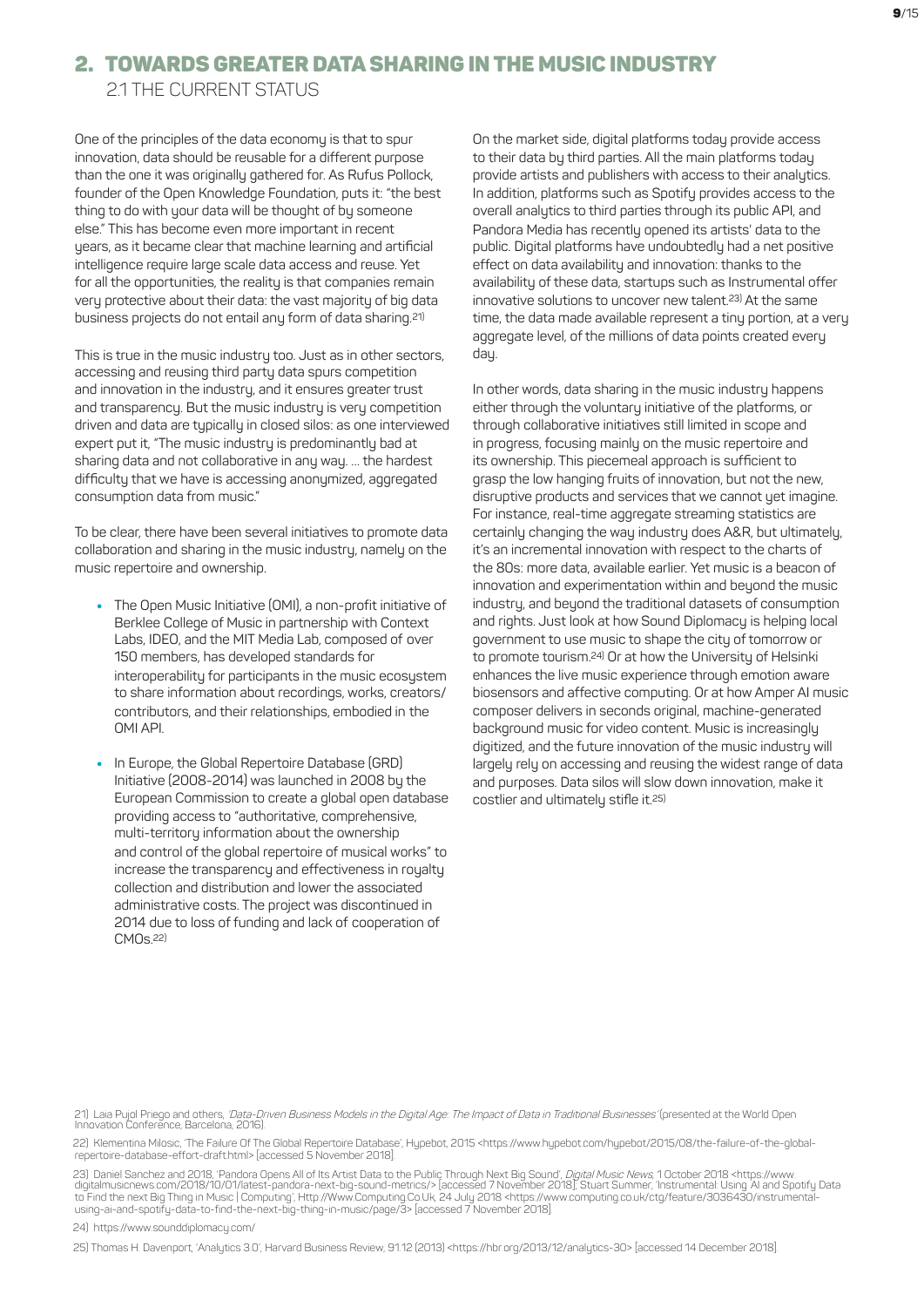10/15

CHART 2:The degrees of data sharing (adapted from OECD and Open Data Institute)



The answer to the challenge is not a "radical openness" agenda. The choice on data sharing is not simply between "open" and "closed" data. There is a wide variety of options in between, based on limiting those who can access, the data availability and the purpose. Each option can be best in a specific context – in particular, depending on the value and sensitivity of the data.

The most widely recognized way to share data is simply to publish them as open data. And this is an important opportunity for innovation, even more for CMOs facing regulatory scrutiny over transparency. But today, opening up data has reached a mature stage beyond the initial "PR exercises" such as publishing a data portal, or dumping ".csv" files from time to time in a repository. It is now a strategic operation which includes:

- **1.** The identification, in dialogue with potential re-users, of the most valuable datasets to be released.
- **2.** The curation of data and metadata to ensure their reusability.
- **3.** The publication of data through real-time interactive services such as APIs.
- **4.** The stimulation of reuse through hackathon and prizes.

Because opening up data in a useful way can be a substantial cost, it has to pursue clear strategic goals beyond the "feel good" effect. For instance, it has to aim at creating a community of developers, at purchasing innovative services built on open data, and at enriching the data.

#### **An organic approach to open data: Teosto Open API Initiative**

Teosto, the Finnish CMO, has released its live music data as open data via an API (http://api. teosto.fi). The data includes information from over 250 000 gigs in Finland from 2014 to 2017, including geolocation data, venue information, dates, performers, complete setlists and author and publisher information for the performed songs.

Teosto Open API data has been actively promoted in 10 hackathons, most notably in Teosto's own Teosto Hack Day in 2015, and Music Tech Fest in Stockholm in September 2018, with the API used and tested by approximately 145 developers in these events. Hackathons have produced 10 prototypes or proof-of-concepts, where Teosto's data has been enriched with e.g. artist biographies and genre information, and the data has been visualized in different ways. An example of these is http://keikkahistoria.fi, a demo where Teosto live music data is put on a map, and is searchable by artist name.

Moreover, Polaris Works API, containing a static dataset of Teosto's work repertoire with 260 million lines of data, was developed in partnership with Revelator in 2018 as a part of Polaris Future Lab (collaboration of three Nordic CMOs Teosto, Koda and Tono), with the goal to offer Polaris Works API as a data sandbox for R&D projects for customers. The objective is to build new efficiency in operational processes and to improve data sharing practices with external partners.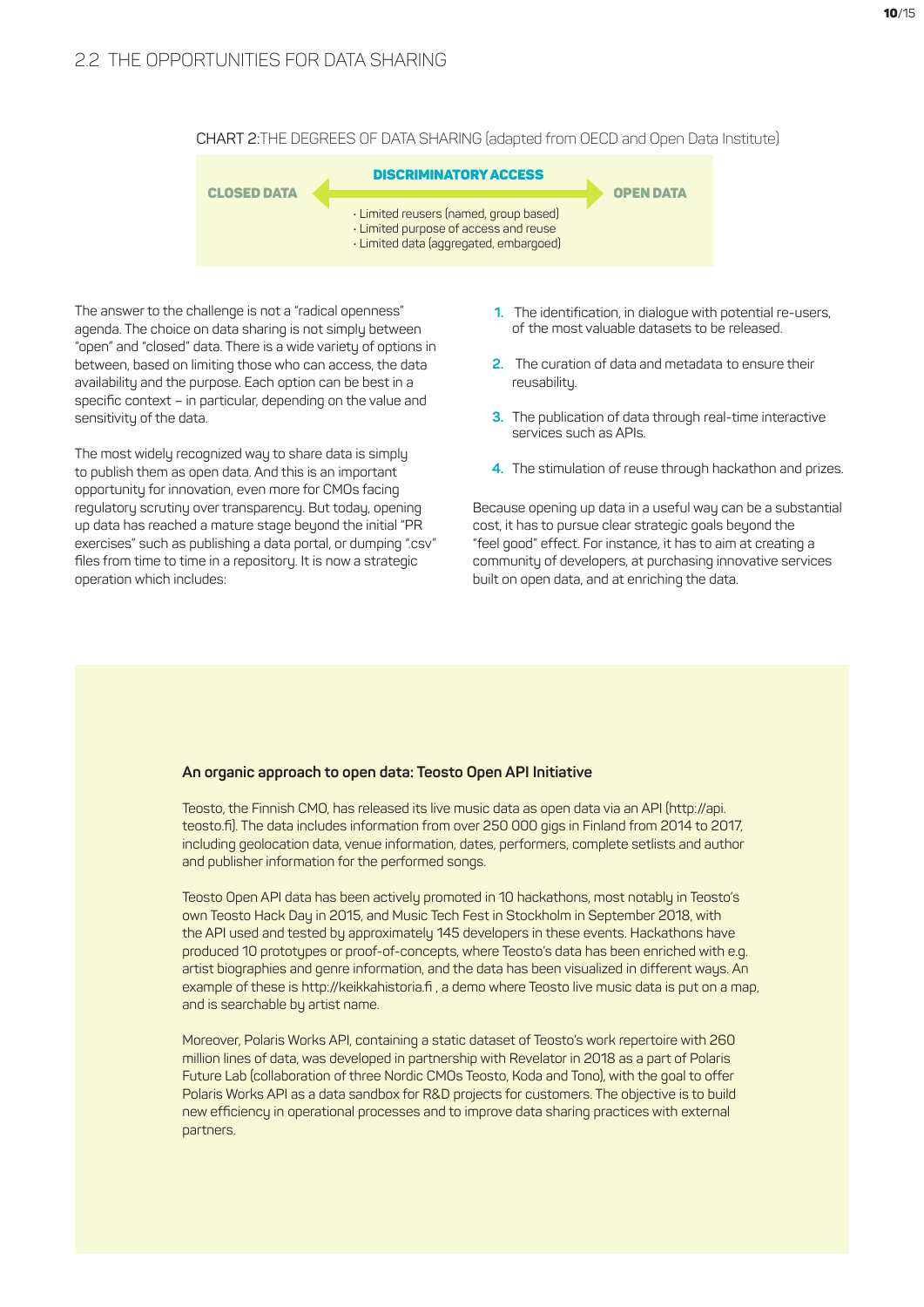Open data is a flagship initiative for public sector organization, but it is increasingly taken up by private companies, too. Banco Bilbao Vizcaya Argentaria (BBVA) shares openly aggregated data about bank transactions. Vodafone Group plc has set up open data initiatives for researchers to analyze customers' mobility data for purposes of addressing societal challenges, such as malaria. And the EU policy debate has recently focused precisely on extending the open data provision from government data towards data held by private business that could be useful for public purposes.26)

But as we have seen, open data is only one of the options, and there are other opportunities for sharing through discriminatory type of access. In particular, as shown in Table 2 below, over the last years different solutions have emerged across many industries which can be categorized in three groups: open data initiatives, discriminatory data sharing initiatives with competitors, and discriminatory initiatives with other players in the value chain, such as suppliers and customers.

#### TABLE 2: Illustrative examples of data sharing initiatives across sectors

| <b>SHARING MODEL</b> | Open data                                                      | Discriminatory data<br>sharing with competitors                    | Discriminatory data<br>sharing with other stakeholders |
|----------------------|----------------------------------------------------------------|--------------------------------------------------------------------|--------------------------------------------------------|
| <b>SECTOR</b>        |                                                                |                                                                    |                                                        |
| Pharmaceutical       |                                                                | OpenTargets <sup>27)</sup>                                         | Yoda <sup>28)</sup>                                    |
| Water utilities      |                                                                | California Data Collaborative <sup>29)</sup>                       |                                                        |
| Energy               | ODRE30                                                         |                                                                    |                                                        |
| Agri-food            |                                                                |                                                                    | A.T. Kearney fast food<br>supply chain data sharing    |
| Aerospace            |                                                                |                                                                    | Skywise <sup>31)</sup>                                 |
| Telecom              | Data Pop Alliance and<br>Open Algorithm project <sup>32)</sup> |                                                                    | Telefonica Insights,<br><b>Vodafone Analytics</b>      |
| Finance              | BBVA open data portal <sup>33)</sup>                           | Data sharing with third party<br>providers based on PSD2 directive |                                                        |

Surprisingly, these initiatives (falling under the different names of "data commons," "data trusts," "data collaboratives," "cleanrooms" and "industrial data platform") are emerging particularly in intellectual-property-intensive industries such as pharmaceutical. Faced with increasing difficulties in developing new successful drugs, increasing failure rates, and the formidable opportunities provided by merging different datasets, companies are sharing data with competitors to accelerate the rate of discovery.

For example, the Yoda project allows pharmaceutical companies to share clinical trial data in a protected environment with researchers. The data requests and sharing process is managed by an independent third party at Yale University. The OpenTargets project is a public private partnership involving some of the biggest pharmaceutical companies (Sanofi, GSK) sharing data among themselves and with the European Bioinformatics Institute in order to identify good drug targets (the proof that a molecule is related to a disease). Initiatives such as Yoda show that companies are willing to share clinical trial data, previously considered "unshareable" in order to accelerate drug discovery, reduce costs or drive innovation. But the answer is not to simply publish data openly: rather, it is to set up carefully designed structures that enable data sharing while ensuring clear rules to avoid free riding effects. In many cases, such as Yoda and OpenTargets, companies recur to trusted intermediaries, typically research centers, to ensure proper data management.

26) See in particular the proposal (COM/2018/234) for a revision of the Directive on Public Sector Information (2003/98/EC).

27) https://www.opentargets.org/

- 28) http://yoda.yale.edu/
- 29) http://californiadatacollaborative.org/
- 30) https://opendata.reseaux-energies.fr/pages/accueil/
- 31) https://www.airbus.com/aircraft/support-services/skywise.html
- 32) https://www.opalproject.org/
- 33) https://bbvaopen4u.com/es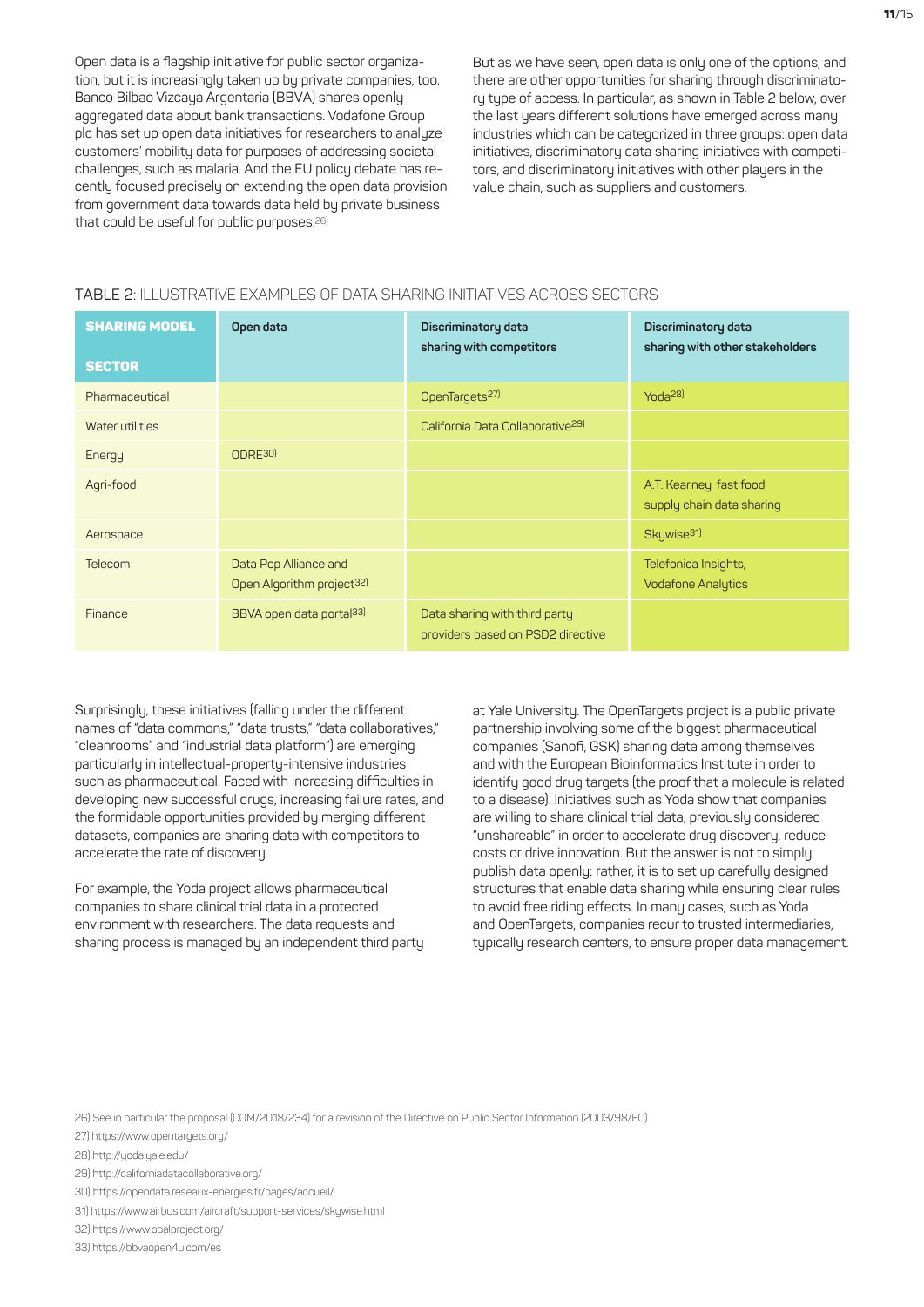Companies are also developing new solutions merging their data value chain and their supply chain.34) For instance, A.T. Kearney recently built a cleanroom for a global fast-food chain and its key capital equipment vendors. The fast food chain shared forecasted future demand and outlet expansion data and capital equipment vendors provided data about topics such as their global manufacturing footprint and total landed cost for products. As a result of data integration, both sides were provided with a more accurate view of future optimized supply chain and potential gains, while at the same time all sensitive information was protected. Another example is a Skywise, an open digital platform for aviation, launched by Airbus, where companies make data available in a close, secure environment in return for data analytics services.

From the perspective of the music industry, there seems to be an "experimentation gap" with respect to other sectors to make better use of the full range of options for greater data sharing and reuse. If intellectual property intensive sectors where competition is fierce and R&D expenditure is high, such as pharmaceuticals, are sharing data in precompetitive platforms, why shouldn't this be possible in the music industru?

#### a. How high value data can be shared

These data sharing initiatives are not the results of a sudden idealism of the involved companies, deciding to put collective good in front of private interest. It is instead the result of a mature culture of data management that is able to carefully design system to ensure cooperation without compromising each participant's competitive advantage.

In particular, these solutions have different mechanism in place to ensure the benefits of data sharing without the drawbacks:

#### **1) Level of Aggregation**.

Superstar datasets are highly granular, but can be shared openly at different levels of aggregation, as shown by the BBVA open data portal or by the streaming statistics provided by digital platforms.

#### **2) Timeliness.**

Superstar datasets are typically real time, but they can be shared more openly with a delay. For instance, in the pharmaceutical industry, some data are published openly after a one-year embargo period.

#### **3) Completeness.**

The full dataset covers millions of data points, but partial views of the datasets (or with limited metadata) can be offered for free or under specific conditions.

#### **4) Purpose of Use.**

Data can be shared with nonprofit organizations for research purposes, as in the YODA project. But they can be also shared with other actors in the value chain, with a contained risk for competitiveness (see examples of industry data platforms above).

#### **5) Access-On Demand Without Data Sharing.**

The MIT Open Algorithm project provides remote access and data analysis without actually sharing the underluing data.

In summary. there are ways to make "superstar datasets" more accessible. They can help the ecosystem, but required careful governance - and often the engagement of an independent, trusted third party. Data sharing is a growing phenomenon across industry, and requires some level of infrastructure provided by the dedicated intermediary and it is based on reciprocity. Practice shows that when clear rules are established on which data are shared, what is the minimum entry to the data pool, what organization needs to contribute and who gets the access to the data, organizations are more eager to share the data.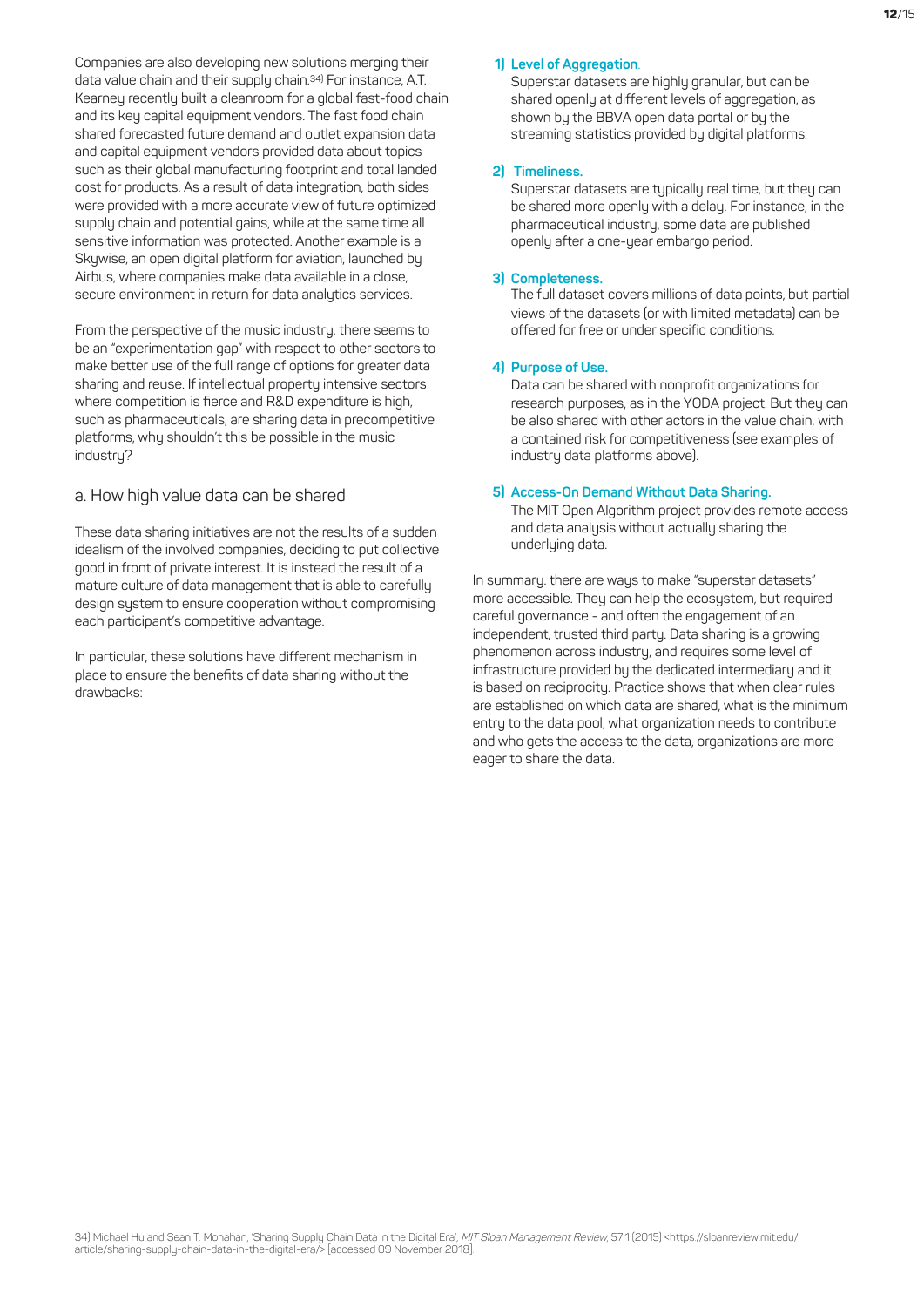### 3. Recommendations

The music industry has pioneered digitization and generates massive amounts of data, but lags behind other sectors when it comes to ensuring the maximum reuse of these data beyond the data silos: despite the potential opportunities, there is a scarcity of initiatives for data sharing. This piecemeal approach to data innovation is not a problem for delivering incremental innovation today, but in the medium term it stands in the way of disruptive innovation.

There is a need for increased experimentation with data sharing, and CMOs have the opportunity to play a key role. Facing increasing regulatory scrutiny and competition, they can't defend their competitive position simply by holding on to their data. And opening up their data is unlikely to have per se a substantial impact because of the limited value of their data. Their future existence depends on the capacity they have to generate valuable data-driven services to their members and to their customers: by managing their data and by enriching them and by maximizing data flows in the industry.

To remain relevant, CMOs – and especially the innovative ones - should place data at the center of their strategy and aim to play a catalyst role in stimulating greater data sharing across the music value chain: between different CMOs, and with other players in the value chain. Greater data sharing is both a normative goal to increase the footprint of the industry as a whole and a strategic step to re-position the organization in the competitive data economy.

As it should be clear from this policy brief, we are not arguing for indiscriminate opening up of music data. Data are a source of competitive advantage and should be managed carefully. No business can survive by opening up commercially sensitive data indiscriminately. But there are many ways to stimulate innovation through data access and reuse without compromising the competitive position of the various actors.

In this context, CMOs should work on a set of priorities:

#### **1) Place Data at the Center of Business Strategy.**

CMOs should develop a strategic approach to data management, aligned with the strategic goal of the organization. This includes a "data audit": an analysis of data held by the organization, of its internal and external value, and of the steps necessary to maximize the value of these data. It also implies clear responsibilities for data management, and ensuring data analytics is represented at the most senior positions of the organizations.

#### **2) Develop Internal Capacity.**

CMOs need in-house competences for data management and analytics. In a data intensive sectors such as the music industry of today, no company can survive without data skills in-house. This is not about creating large scale data science unit, but ensuring the capacity to manage data flows to help navigating the data opportunities with a broad, ecosustem-wide perspective. CMOs are not poised to become big data startups, but should be capable of innovating their services by providing a mix of internal and external data services to its members. To remain relevant, CMOs need to improve and innovate their service provision, in terms of speed, transparency and accuracy. Both members and clients of CMOs are expecting levels of automated, proactive, immediate service to those provided by the leading online platforms.

#### **3) Share Data.**

CMOs should clarify the goals and the modalities of opening up data, including the identification of which data to open, the curation and publication of data, and the stimulation of reuse. Opening data should be a mean, not a goal. It should help positioning the organization for the future, by enriching their data and providing a better positioning in the data value chain. And it should ultimately benefit the artists. Where open data is not appropriate, discriminatory data sharing solutions should be adopted.

#### **4) Promote Innovation Across the Value Chain.**

CMOs should stimulate and take part in efforts to catalyze greater data sharing in the industry, in collaboration with the widest range of partners across the value chain: with clients and members; with other CMOs; and with other actors in the value chain (from labels to digital platforms to data analytics companies). This implies analyzing the different modalities for data sharing presented here and experimenting with them: from open data to discriminatory data to "data commons".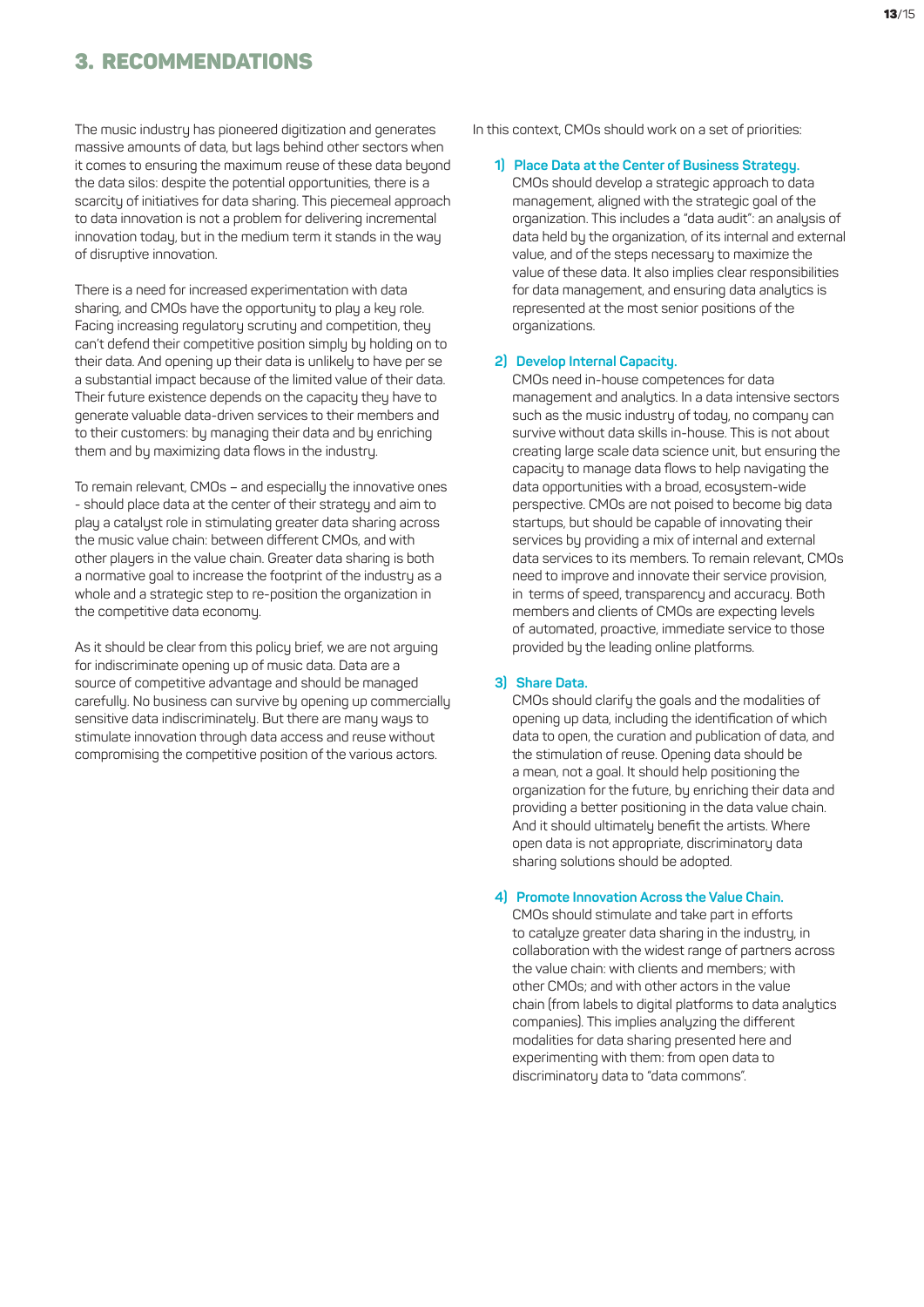# 4. Bibliography

#### **Bugge Jensen, Simon, and Marie Christiansen Kroyer.**

*Polaris Nordic: Digital Music in the Nordics* (London: YouGov, October 2018) https://www.koda.dk/media/184140/polaris-nordic\_digital-music-in-the-nordics-2018\_yougov.pdf

#### **Cooke, Chris.**

"ICE and SACEM Sign up More Indie Publishers for Digital Licensing | Complete Music Update," 2018 http://www.completemusicupdate.com/article/ice-and-sacem-sign-up-more-indie-publishers-for-digital-licensing/

#### **Davenport, Thomas H.**

"Analytics 3.0,", *Harvard Business Review*, 91 (2013) https://hbr.org/2013/12/analytics-30

#### **Dredge, Stuart.**

"Jaak Hails Its First Blockchain Music-Rights Pilot with Rightsholders.'" 2018 https://musically.com/2018/05/02/jaak-hails-successful-blockchain-music-rights-pilot-with-rightsholders/

#### **Hann, Michael.**

"Music's 'Moneyball' Moment: Why Data Is the New Talent Scout," *Financial Times*, 05 July 2018 https://www.ft.com/content/474ae18a-7f1b-11e8-bc55-50daf11b720d

#### **Hernández, Héctor, Antonio Vezzani, Petros Gkotsis, Mafini Dosso, Sara Amoroso, Lesley Potters et. al.**

*EU R&D Scoreboard the 2017 EU Industrial R&D Investment Scoreboard* (Seville: JRC IPTS, 2017)

#### **Hofheinz, Paul, and David Osimo.**

'Making Europe A Data Economy: A New Framework for Free Movement of Data in the Digital Age', *Lisbon Council Policy Brief*, 2017

#### **Hu, Cherie.**

"Spotify Wants to Be 'The R&D Department for the Entire Music Industry' -- What Does That Actually Mean?,' *Billboard, 2018* https://www.billboard.com/articles/business/8376561/spotify-rd-department-entire-music-industry-netflix International Federation of the Phonographic Industry. Investing in Music (London: IFPI, 2016)

#### **Ingham, Tim.**

"Kobalt's AMRA Signs Its First Global Collection Deal... with Apple," *Music Business Worldwide*, 2015 <https://www.musicbusinessworldwide.com/kobalts-amra-signs-first-global-collection-deal-apple/

#### **Milosic, Klementina.**

"The Failure Of The Global Repertoire Database," *Hypebot*, 2015 https://www.hypebot.com/hypebot/2015/08/the-failure-of-the-global-repertoire-database-effort-draft.html

#### **Monahan, Michael Hu and Sean T.**,

"Sharing Supply Chain Data in the Digital Era." *MIT Sloan Management Review*, 57 (2015) https://sloanreview.mit.edu/article/sharing-supply-chain-data-in-the-digital-era/ OECD. Data-Driven Innovation: *Big Data for Growth and Well-Being* (Paris: OECD, 2015) https://doi.org/10.1787/9789264229358-en

#### **Paine, Andre.**

"Solar Activity: Sony/ATV, GEMA, PRS and Solar Extend Pan-European Licensing Deal" 2018 http://www.musicweek.com/publishing/read/solar-activity-sony-atv-gema-prs-and-solar-extend-paneuropean-licensing-deal/074278

#### **Pujol, Laia, David Osimo, Jonathan Wareham, and Federica Porcu.**

'"Data-Driven Business Models in the Digital Age: The Impact of Data in Traditional Businesses" (presented at the World Open Innovation Conference, Barcelona, 2016)

#### **Sanchez, Daniel.**

"Pandora Opens All of Its Artist Data to the Public Through Next Big Sound," *Digital Music News*, 01 October 2018 https://www.digitalmusicnews.com/2018/10/01/latest-pandora-next-big-sound-metrics/

#### **Summer, Stuart.**

"Instrumental: Using AI and Spotify Data to Find the next Big Thing in Music Computing," http://*Www.Computing.Co.Uk*, 24 July 2018 https://www.computing.co.uk/ctg/feature/3036430/instrumental-using-ai-and-spotifydata-to-find-the-next-big-thing-in-music/page/3

#### **Van Eeden, Ennel, and Wilson Chow.**

*Global Entertainment and Media Outlook* 2018–2022 (London: PricewaterhouseCoopers, 2018) https://www.pwc.com/gx/en/industries/tmt/media/outlook.html